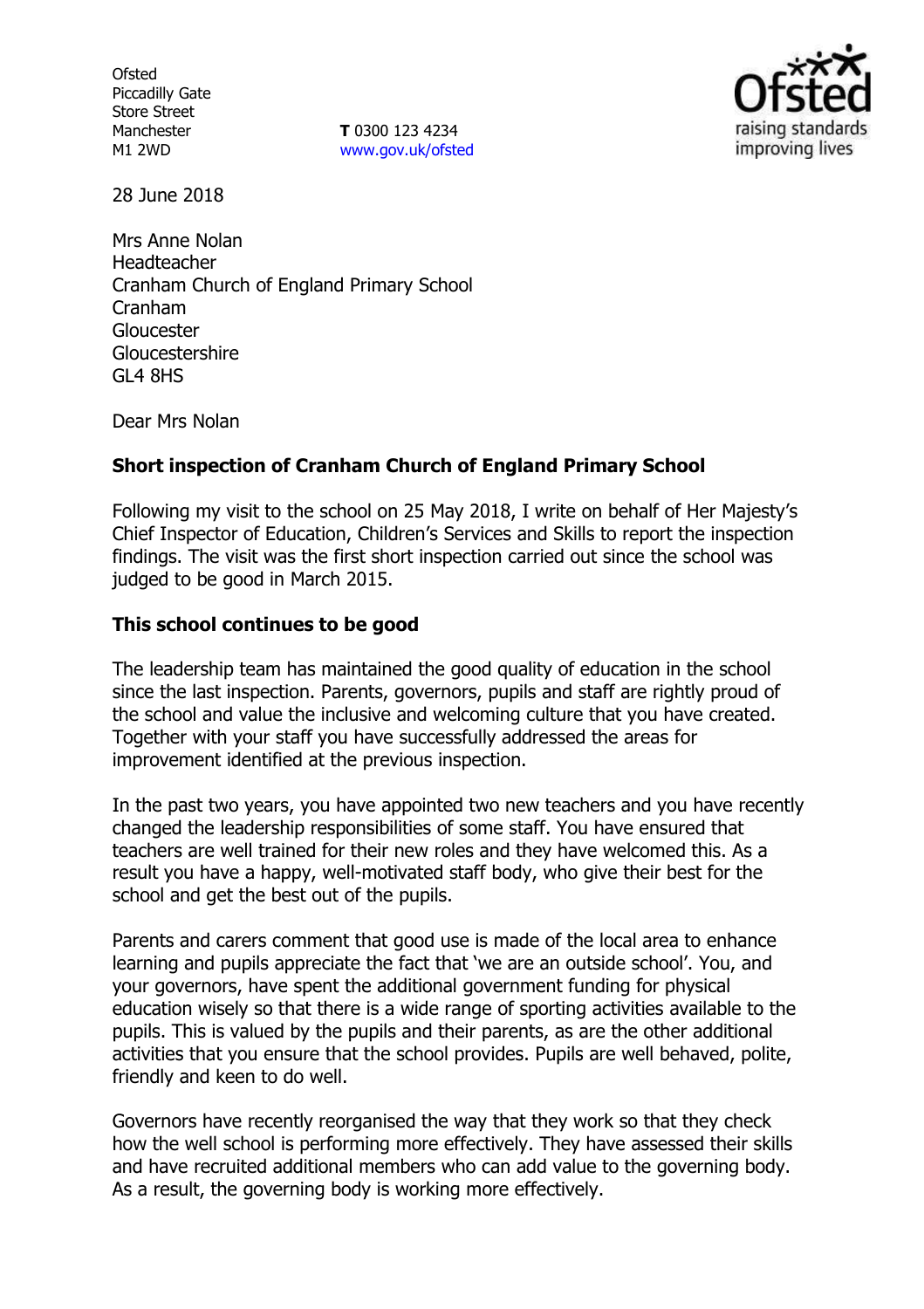

## **Safeguarding is effective**

Leaders and governors take the welfare and safety of pupils very seriously. Together you have ensured that all safeguarding arrangements are fit for purpose, and records are detailed and of high quality. The arrangements for checking the suitability of staff to work with children meet requirements.

Staff have built strong relationships with pupils and their families, and they take great care to ensure that pupils are kept safe in and out of school. Staff and governors have regular training on aspects of safeguarding and as a result have upto-date knowledge of any issues or signs of abuse. Pupils learn about online safety, how to be safe outside and on the roads, and are taught about first aid. They understand what bullying is, but do not think it is a concern at this school.

As a result of the work of governors and staff, pupils feel safe in school, and responses on Parent View show that parents agree.

#### **Inspection findings**

- $\blacksquare$  The first line of enguiry was to examine how effectively leaders were improving teaching and learning in mathematics. You rightly identified mathematics as a key priority for improvement. As part of a set of changes to staff leadership roles you decided to take personal responsibility for the leadership of mathematics. You have worked with consultants to check the quality of teaching and have prioritised staff training, using a range of respected experts as well as leading sessions yourself. As a result of this, staff confidence and subject knowledge is strong.
- **From the learning walk and the work in pupils' mathematics folders we could see** that teachers were planning regular mental arithmetic sessions to build pupils' fluency in calculation. There were also some examples of activities that promote pupils' problem-solving and reasoning skills. These are key requirements of the national curriculum in mathematics, but were not being used consistently in all classes, and in other cases were not used effectively to develop pupils' reasoning. You were aware of this and had already planned further work to help develop pupils' skills in this area during the next year.
- The second line of enguiry was how effectively teachers are ensuring that pupils make good progress in reading. In your evaluation of the school you identified that pupils were taught the mechanics of reading very well, but were not developing other reading skills such as inference and comprehension sufficiently.
- To address this you have worked with your English leader to restructure the way that reading is taught, and have provided recent training for staff to help them develop their skills in this area. This is starting to be effective. Staff are using the new approach confidently and pupils are clear about how this helps them to understand written texts more deeply. Teachers are working hard to develop pupils' vocabulary so that this is not a barrier to their understanding.
- The final line of enquiry was how effectively leaders and governors use additional government funding to support pupils to achieve the best possible outcomes. The